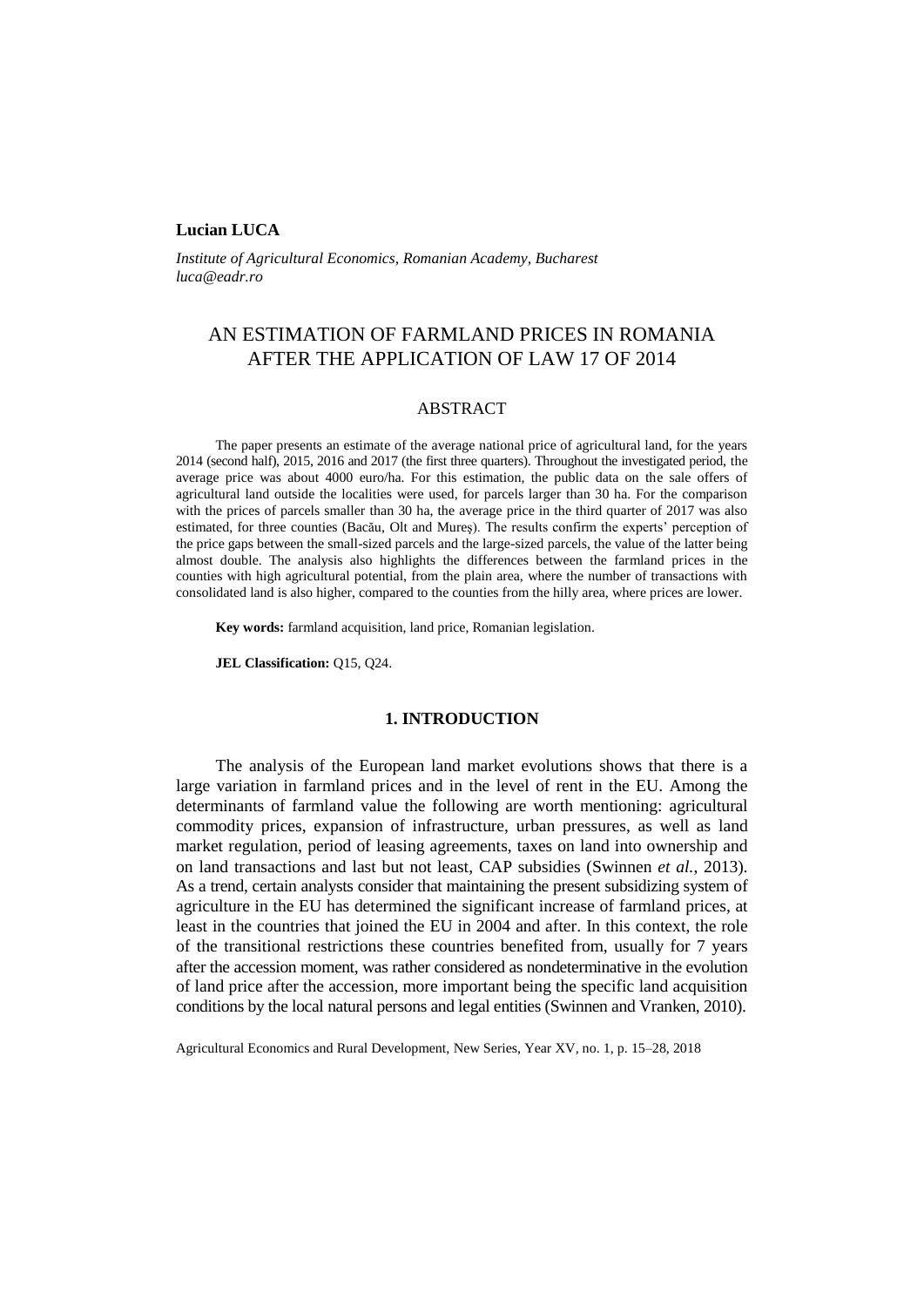The Romanian land market evolution was the result of the gradual liberalization of the legislation on the legal circulation of agricultural land, starting with the very rigid provisions of Land Law 18/1991, relaxed through *Law 54/1998 on the legal circulation of agricultural land* and almost completely liberalized through the provisions of Title X of *Law 247/2005 on the reform in the field of ownership and justice as well as some adjacent measures*; upon the expiry of the transitional restrictions, *Law 17/2014 on certain measures for regulating the sale-purchase of agricultural land outside the localities* brought some corrections to the mechanism of farmland acquisition, without affecting the free operation of the land market.

Romania is in the situation of not being able to prove the different phenomena registered on the land market, as it does not have official data regarding the essential parameters of a functional land market. That is why we have decided to provide the best estimate of farmland prices at national and county level (on the basis of the individual data published by MARD) and to continue the series referring to the volume of agricultural land transactions with land outside the built-up area of localities, based on the data supplied (on the demand of the Institute of Agricultural Economics) by the National Agency for Cadastre and Real Estate Advertising (ANCPI), which represents the best possible assessment of the Romanian land market, with data at county level.

#### **2. STATE OF KNOWLEDGE**

The efficient use of farmland from the economic point of view presupposes the existence of a functional land market. The efficiency of land markets is measured through their ability to transfer land from less productive to most productive users. The transactions costs, which complicate or hinder these transfers, lead to efficiency decrease. Several studies have shown that the agricultural markets from the countries that had already passed through the transitional period were characterized by the existence of significant transaction costs, which represented a constraint for the farms that intended to increase their size, also in the case of Romanian farms. These constraints came from the costs related to the asymmetric information, coownership of land (as result of the land restitution process), the precarious situation of the registration of properties, the high level of commissions and fees in connection to property transfers.

As EU membership implies the integration of all Member States into a single and free market (also as regards farmland), land transactions (land purchase by foreign people inclusively) contribute to productivity increase, improving the access to capital, knowledge and technologies, thus stimulating the economic development in the New Member States (Swinnen & Vranken, 2009).

The analysis of the data collected from official sources and from the special surveys (Steriu and Otiman, 2013) puts into evidence a better operation of the Romanian land market in the post-accession period, compared to the pre-accession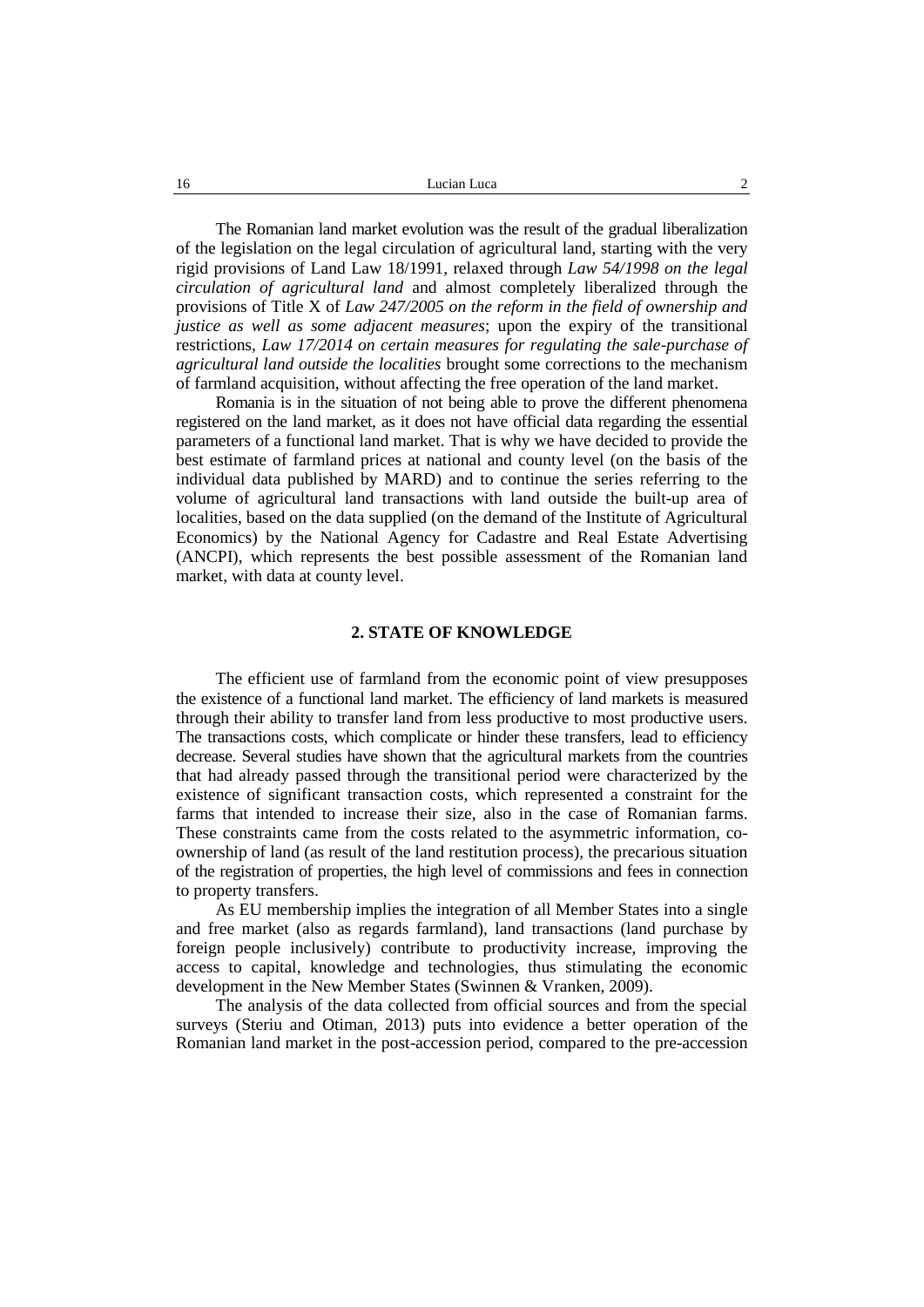period; this is due to the continuous liberalization of the legislation on the legal circulation of land, as well as to the strong economic growth momentum from the period 2004–2008 (which also generated certain speculative actions). Thus, the volume of farmland transactions increased from an annual average of almost 100 thousand ha, in the period 2002–2006, to an annual average of about 200 thousand ha, in the period 2007–2012 (245 thousand ha were transacted in 2012). Under continuous growth from 2003 up to 2008, the farmland prices outside the localities, expressed in euro, decreased in 2009 and 2010, but they resumed their growth in 2011 and 2012, to reach over 1000 euro/ha on the average; however, this average masks the great differences between prices, generated by soil quality, land proximity to the access ways or to towns and the location in certain counties in which the investors had greater interest (generally in the western part of the country). Taking into account the non-existence of official data on farmland prices in the postaccession period, it is necessary to set up a monitoring system for the farmland transaction prices (starting from the ANCPI data).

## **3. MATERIAL AND METHOD**

The analysis of the situation in Romania can be organized into three distinct periods, namely 2007–2010 (at the end of this period the European Commission reexamined the opportunity of the transitional restriction with regard to farmland purchase by foreigners in Romania), 2011–2013 (the last years of the transitional restriction foreseen in the Treaty of Accession) and 2014–2017 (the period after restriction ending).

The analysis of the land market in Romania is completed in the present paper by an analysis of the national and European legal provisions on the regulation of farmland sale-purchase.

The main difficulty in the analysis of the Romanian land market evolution is represented by the precariousness of data on farmland transactions (Luca, 2011), which makes it a challenge to collect the necessary data for estimating certain essential land market indicators, such as the volume of transactions and the farmland prices, in the absence of official data that would enable such kind of analyses.

In the absence of official data on land transactions after 2005, in October 2009 a mini-survey was conducted on the land market situation at country level. On the basis of these answers, the average land price was estimated for the years 2006–2007.

Starting with 2008, an official source of information on farmland prices appeared: the expertises on real estate circulation value, made by the valuators at the order of the National Union of Public Notaries in Romania (UNNPR). The comparison of these estimative prices with the average prices effectively registered in 2005 shows that in this period the farmland prices experienced significant growth, mainly in the western part of the country. The data of evaluations ordered by ANCPI, weighted at the level of each region with the transaction volume,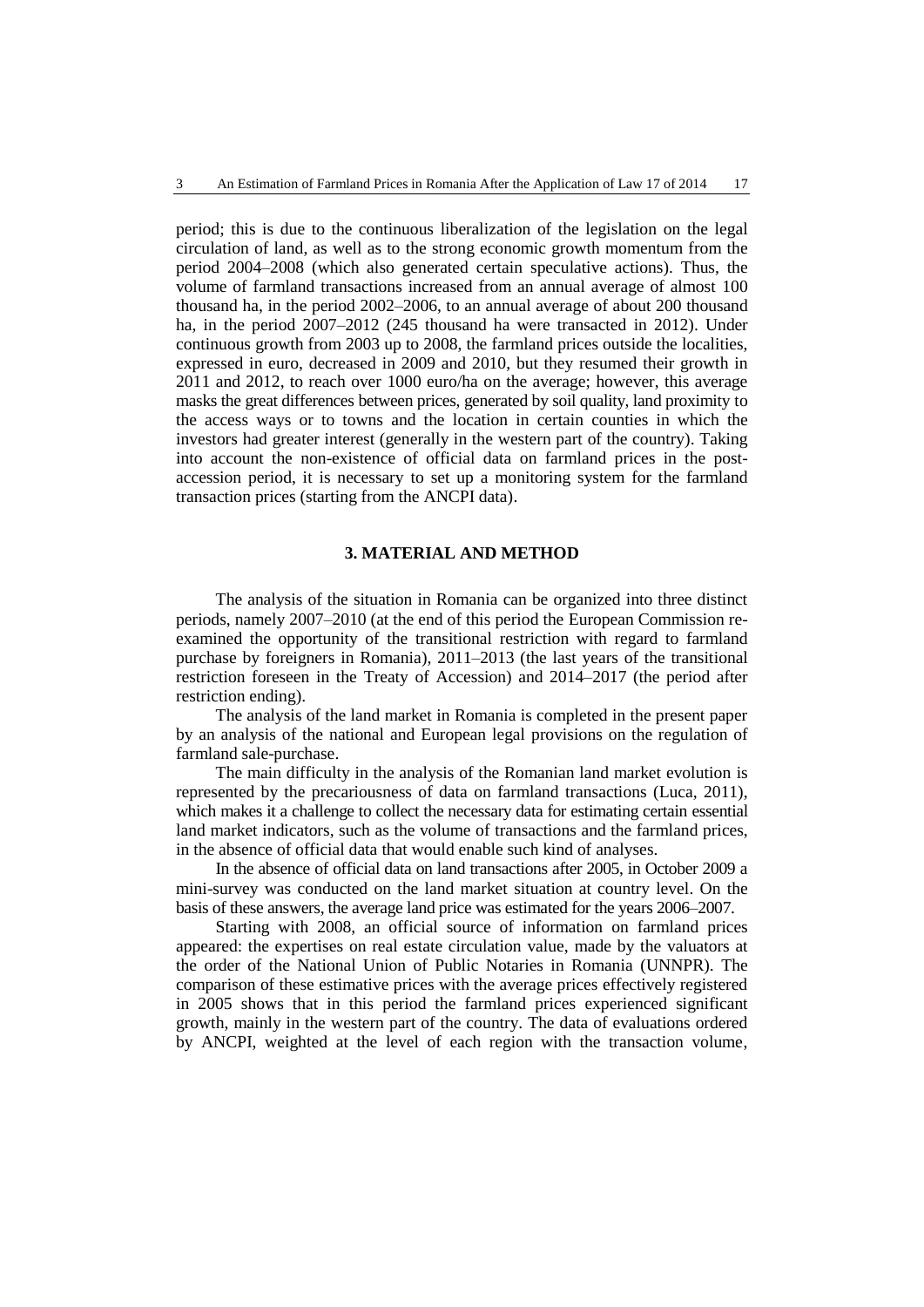reconstructs the evolution of farmland prices. This method was used for estimations in the period 2008–2012.

For the year 2013, a method quite similar to that for the year 2007 was used, i.e. an average of prices estimated at the level of each county (for 34 counties) by a specialized publication in agriculture active at the respective moment.

After 2014, together with the adoption of Law *17/2014 on some regulatory measures for the sale-purchase of farmland located outside the villages and modifying Law 268/2001 on the privatization of commercial companies that have into their administration land areas under State public and private ownership with agricultural destination and the establishment of the Agency of State Domains*, the possibility emerged to use the sale offers for farmland outside the localities (published on the MARD website, for the transactions over 30 ha) as a proxy for farmland transactions and a primary source of information for farmland prices at transaction level. The analysis of all transactions over 30 ha made it possible to calculate an average price for each year after the enforcement of Law 17/2014; the approach was completed by the calculation of average prices from the third quarter of the year 2017 at county level, for three counties in three different regions from Romania, with the goal to compare the prices for the two great categories of farmland (consolidated land and non-consolidated land).

As regards the volume of farmland transactions, these were approximated through the transacted land areas located outside the localities, according to an algorithm discussed within the National Agency Cadastre and Real Estate Advertising (ANCPI), in the years 2009–2010, on the basis of which data were provided to us until 2016.

Unfortunately, the ANCPI database could not be used for determining an average price per ha, as too many prices were registered, mainly in the first years, in old national currency or in euro or dollars. Besides, a unified expression of transaction prices was also necessary for the latest data (from the websites of MARD central structure or county structures). For a unification to enable the comparison with the prices from other EU Member States as well, prices were expressed in euro, through the application of the RON/euro exchange rate of the National Bank of Romania from the month when the offer was published.

## **4. RESULTS AND DISCUSSIONS**

#### 4.1. FARMLAND OWNERSHIP AND THE FARM STRUCTURE

Farmland leasing in was an important modality to establish large-sized farms in Romania. Land lease was regulated by *Land Lease Law no. 16/1994*, modified several times, and replaced since 2012 by the provisions of the New Civil Code (*Particular rules for land lease*). Although the leasing contracts are submitted to local councils, which would give the possibility for their centralization, no approach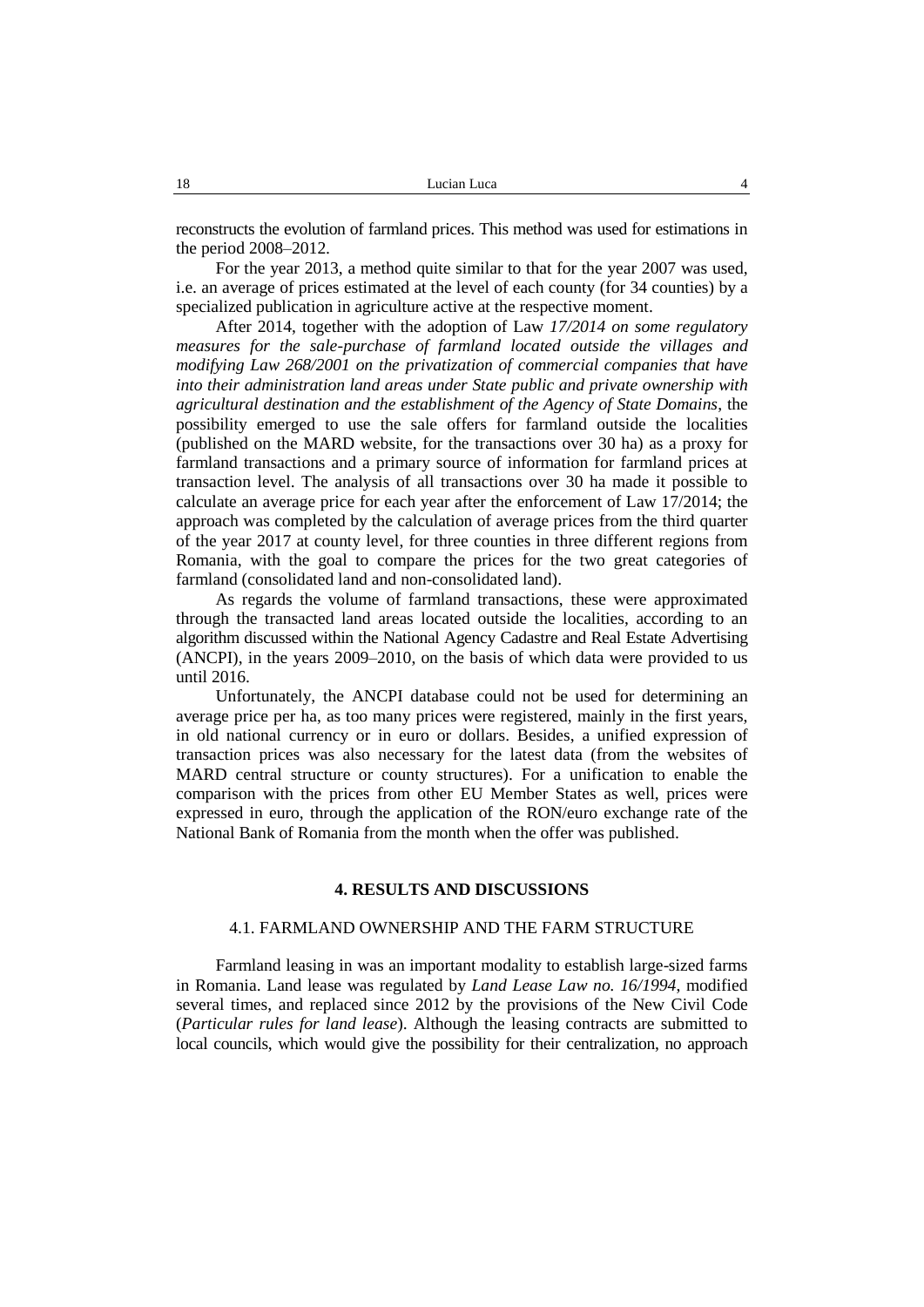was made in this respect, so that the magnitude of land lease contracts is reflected only by the data of agricultural censuses/farm structural surveys.

The evolution of the leased areas from 2005 to 2016, by farm juridical status (Figure 1), shows the continuous process of farmland transfer from the individual households to those with legal status, through land leasing. Thus, the land areas into the ownership of farmers (natural persons) decreased from 7.7 million ha in 2005 to 5.4 million ha in 2013, whereas the areas leased in by farms with legal status increased from 1.4 million ha in 2005 to 2.6 million ha in 2016. The most important change took place in the period 2007–2010.





Figure 1. Land tenure by the Romanian farmers as legal entities.

The evolution of the non-utilized agricultural area has had a downward trend in the recent period, after the maximum of 577 thousand hectares in the year 2010 (Figure 2). In the year 2016, the non-utilized agricultural area was at its lowest level. Probably this evolution is due not only to the increase of the level of subsidies (direct payments), but also to the competition for farmland, in which both the Romanian farmers and the foreign investors in agriculture participated.

We can notice that the operation of the land lease market, as proved by the size of leased areas, has contributed to the drastic diminution of the non-utilized agricultural areas per total country. As we shall see, the sale of agricultural land also contributed to this result, this phenomenon being intensified after 2011 (Maurel, 2017), also through the participation of foreign farmers in the competition for the Romanian farmland.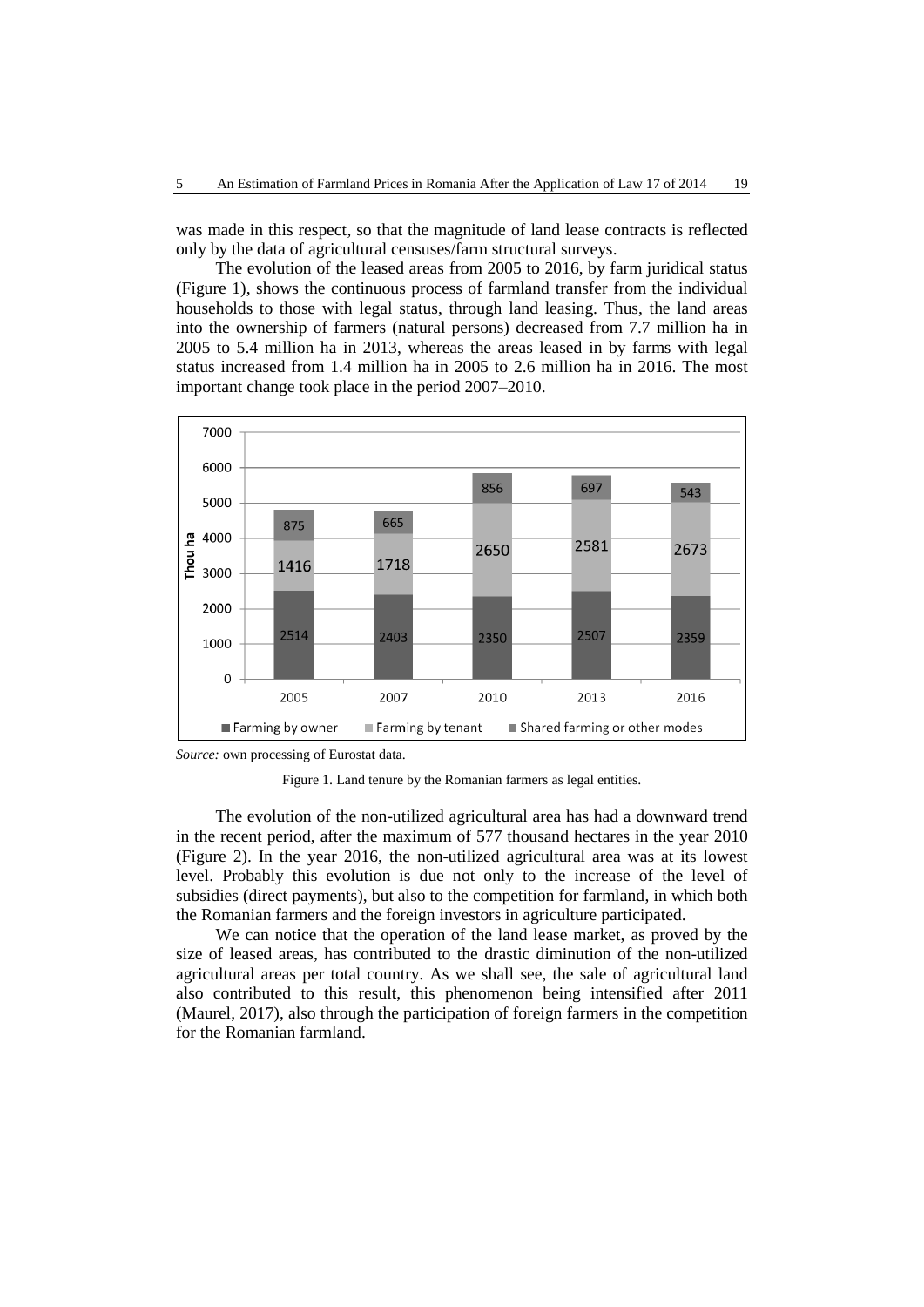

*Source:* own processing of data from the agricultural censuses and the farm structure surveys.

Figure 2. Evolution of non-utilized agricultural area in Romania.

## 4.2. PRICES OF FARMLAND OUTSIDE THE LOCALITIES

Prices of farmlands outside the localities (farmland with different utilizations – arable, pastures, hayfields, orchards, vineyards) doubled on the average in the year 2005: from 247 euro/ha in 2004 to 884 euro/ha in 2005. This increase was probably due to the moment of accession coming closer (the negotiations had ended in December 2004) and to the expectations referring to an increase in prices in the post-accession period; yet this could also be the result of the change of legislation in the year 2005, in the sense of simplifying the procedure for changing the category of a plot of land outside the locality into land inside the locality (in this way it becomes buildable land, after the necessary authorizations are obtained).

In the absence of official data referring to the real estate transaction prices, the National Union of Public Notaries in Romania (UNNPR) had the initiative to order to local assessors a series of works that have been updated each year (*Expertises on the evaluation of the real estate circulation value*). In the case of farmland, the methods used by assessors were rather sophisticated, but they tried to determine a minimum price for the respective category of land in a certain locality, taking into consideration both the location of land within the locality (adjacent to the built-up area of the locality area or to certain roads of national or European importance), and the locality category (land area outside the locality that belongs to towns or communes, and within these whether it was placed in the main village of the commune or in a peripheral village). Starting from these assessments, on the basis of an ad-hoc methodology, certain estimations of the average price at national level for the period 2008–2012 could be made (Luca, 2014), in order to reconstitute the farmland price evolution after 2005.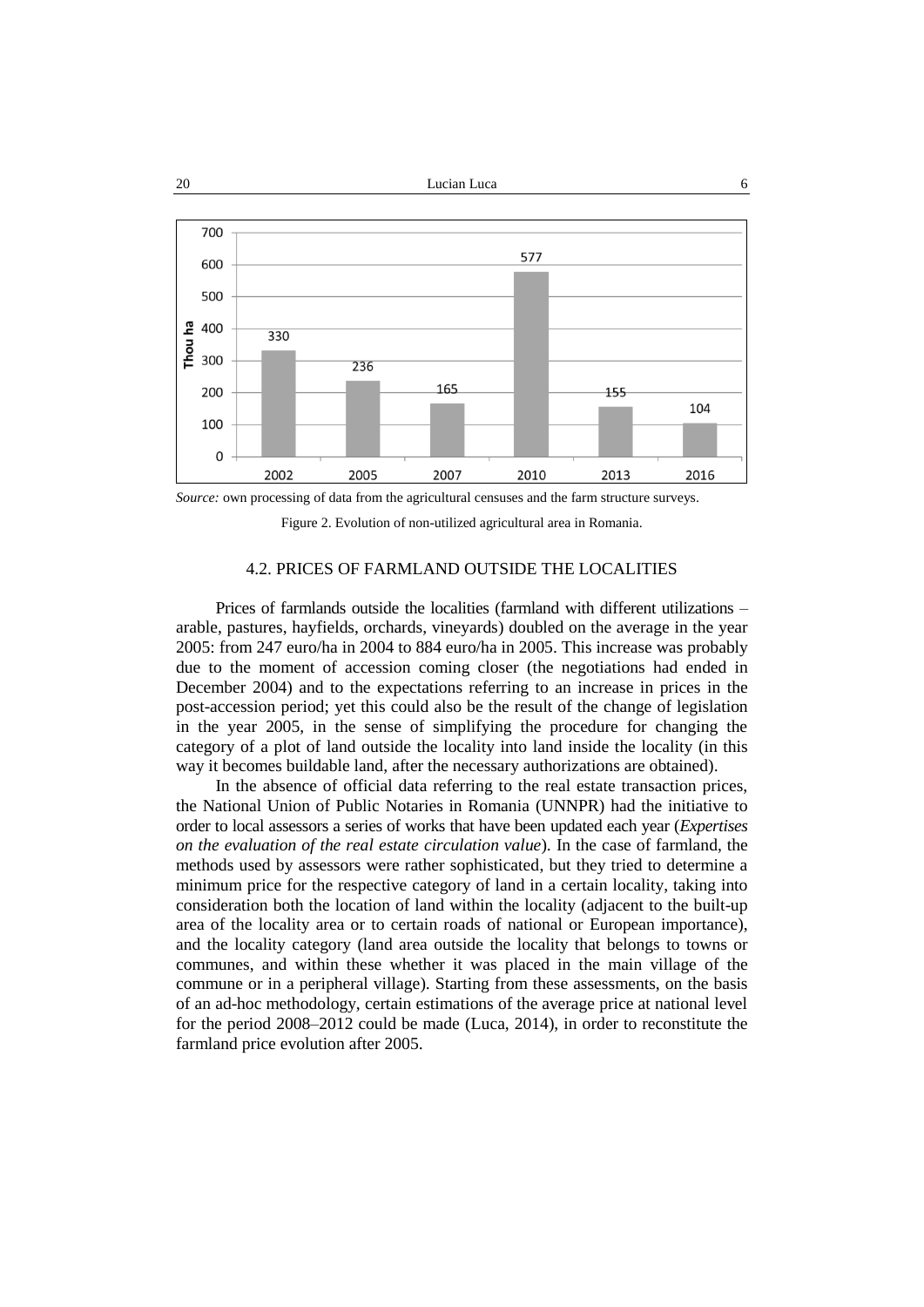For the year 2013, an estimation was made starting from other data (those from the website recolta.eu), which better captured the fast increase of prices in that period. Thus, the data collected for 34 counties indicated an average arable land price of 2681 euro/ha, up by one-third for many counties, throughout a single year. The counties where the highest prices could be found were Călăraşi, Ialomiţa, Giurgiu and Timis (with values towards 4000 euro/ha), followed by Constanta, Arad and Bihor (with about 3500 euro/ha) and ending with Harghita, Gorj, Mehedinţi and Hunedoara with prices that hardly reached 2000 euro/ha.

After the spectacular arable land price increase in the year 2013, when the average arable land price was estimated at almost 3000 euro/ha in the counties with high agricultural potential, the increase continued year by year, so that in the year 2015 a detailed estimation (Figure 3) showed that there were many situations when the farmland areas were sold at over 4000 euro/ha.



*Source:* own processing of data from the www.statista.com website.

Figure 3. A price estimation of farmland in Romania in the year 2015.

In the absence of official data on farmland prices (situation that also continued after 2014), their level was estimated starting from the public offers on the MARD website (for areas over 30 ha in the period June 2014 –September 2017) and on the websites of Agricultural Directorates in three counties (for areas under 30 ha): Bacău (for the period June–September 2017), Olt (for the period August–September 2017) and Mureş (for September 2017).

In the case of large areas, for which the offers must be published on the MARD site, the average price of the 264 sale offers after the coming into effect of Law 17/2014 was 3997 euro/ha (corresponding to an area of 12017 ha put for sale). Some offers with overly high prices, in the proximity of urban areas, were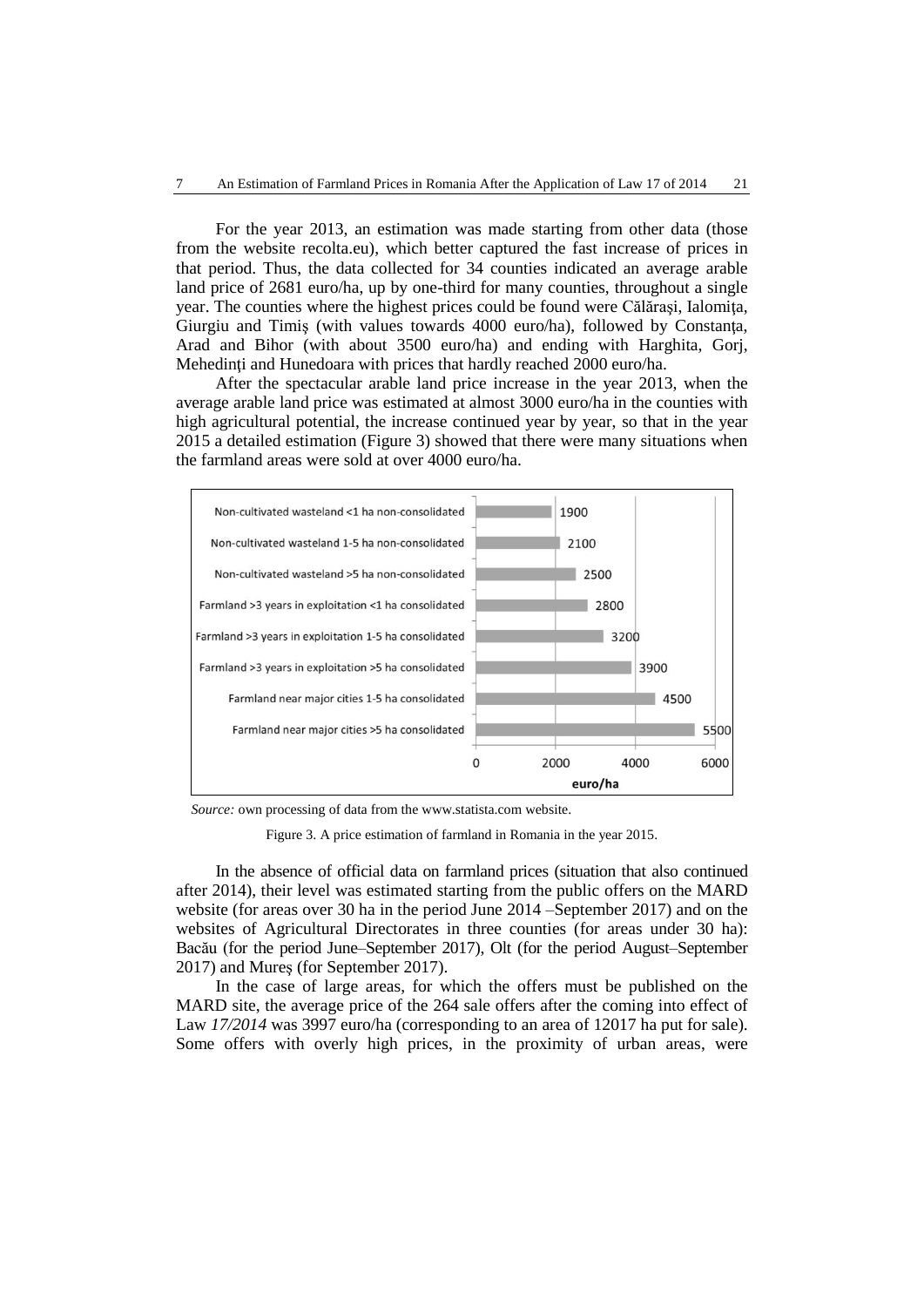excluded in the data consistency checking stage. We can notice quite high differences between the farmland prices (mainly arable land) in the different counties from Romania: the highest prices are in Ialomiţa, Călăraşi and Timiş (Figure 4). In certain counties no large-sized transactions were registered in the last year (mainly the counties in the mountain and hilly areas).



*Source:* data processing from the MARD website..

Figure 4. County average prices of consolidated areas (offers over 30 ha) for the counties with more than 10 offers in the period June 2014 – September 2017.

By calendar years, the evolutions of areas and average prices reveal the transaction peak – as regards the transacted area – that was reached in 2015, under the background of the significant average price increase; after that price stagnation followed, with a diminution of areas put for sale in 2016 and 2017 (Table 1).

| ,,,,<br>,, |  |
|------------|--|
|------------|--|

The national average prices of consolidated areas (offers over 30 ha)

| Year                  | Number of offers | Cumulated area (ha) | Price (euro/ha) |
|-----------------------|------------------|---------------------|-----------------|
| National average 2014 |                  | 2227                |                 |
| National average 2015 |                  | 4242                | 4073            |
| National average 2016 |                  | 2856                | 4052            |
| National average 2017 | .36.             | 2686                | 4005            |

*Source*: data processing from the MARD website.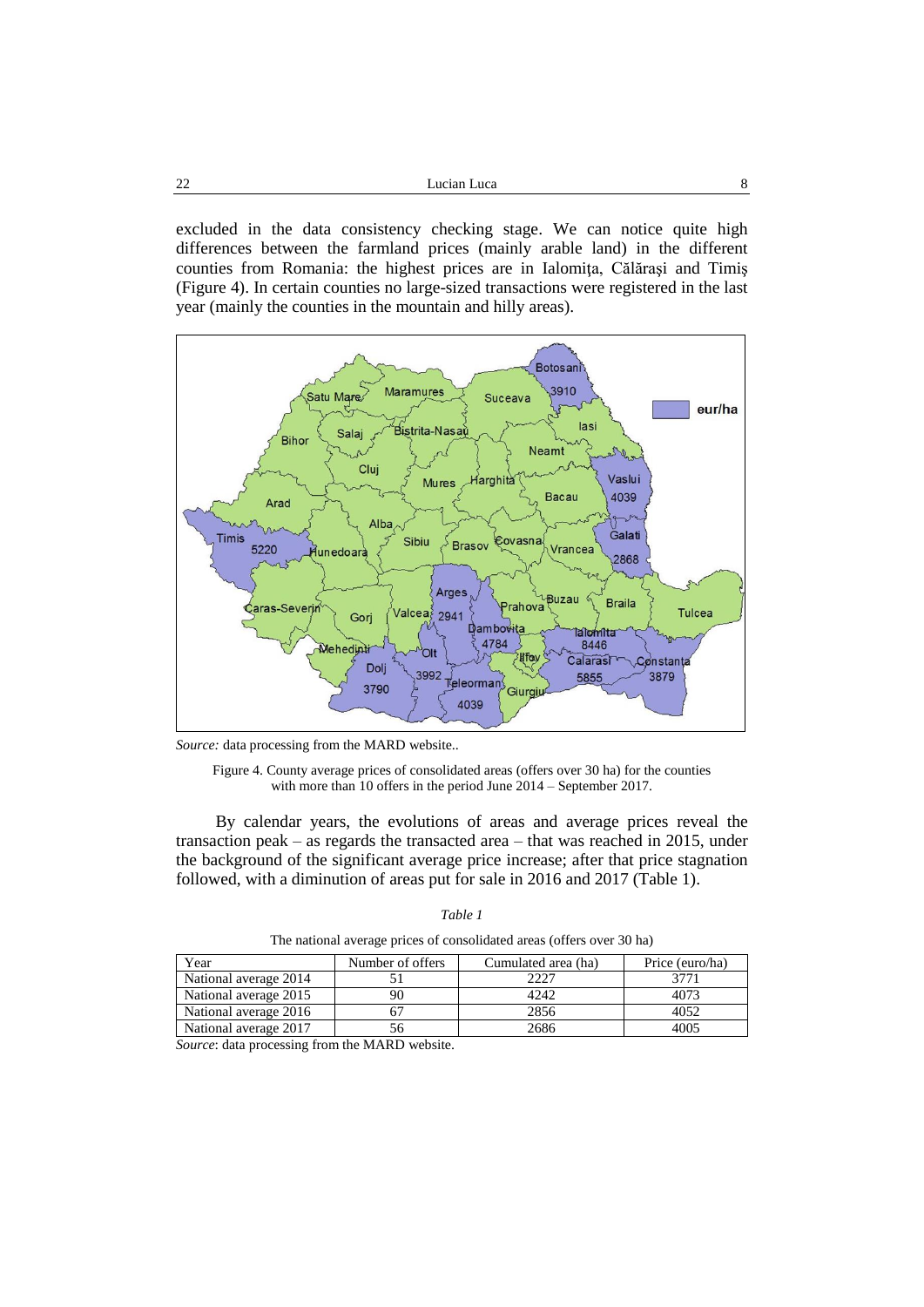In the case of transactions with small-sized areas, the analysis of offers from the three selected counties (Bacău, Olt and Mureş) shows that most transactions involve areas under 1 ha. In the case of these offers, there are also great differences between the farmland in the proper rural area (used for agriculture) and those near the towns (rather destined to non-agricultural developments).

The average farmland prices for the three counties (Table 2) are calculated separately for the two zones. In the case of Bacău county, the 2362 euro/ha average results from 518 registrations with a total area of 267 ha; in the case of Olt county, the 2098 euro/ha average results from 734 registrations with a total area of 886 ha; in Mureş county, the 1843 euro/ha average results from 132 registrations with a total area of 73.7 ha.

#### *Table 2*

The agricultural lands prices (euro/ha) in selected counties (offers for land areas under 30 ha in the period July–September 2017)

| An average of all offers     | 5559  | 2097                                                                                       | 3561                                            |
|------------------------------|-------|--------------------------------------------------------------------------------------------|-------------------------------------------------|
| Farmland in rural areas      | 2362  | 2098                                                                                       | 1843                                            |
| Farmland in peri-urban areas | 36757 | 63110                                                                                      | 16820                                           |
| ___                          |       | the property of the control of the control of the control of the control of the control of | the contract of the contract of the contract of |

*Source:* data processing from the Agricultural Directorates websites in Bacău, Olt and Mureş

Bacău Olt Mureş

## 4.3. TRANSACTIONS WITH FARMLAND OUTSIDE THE LOCALITIES

Farmland sale and purchase in Romania was possible after the adoption of Law 54/1998 on the legal circulation of land. The law provided for a rather rudimentary pre-emption right, which did not effectively operate, being rather reduced to an act of advertising the offer. The information referring to farmland transactions (areas and prices) centralized by the Ministry of Agriculture and Rural Development, on the basis of data from the period 1998–2005, represents the only official data on the land market in Romania. According to these data, throughout the period 1998–2005, 308 thousand of sale-purchase contracts of land outside the localities were registered. The total sold area was 513 thousand ha.

In the year 2005, before Romania's accession to the EU, a few corrections were made to the agricultural ownership regime. Thus, by Law no. 247/2005 on the reform in the field of property and justice, as well as a few adjacent measures, new provisions were introduced with regard to the legal circulation of land (in the sense of land market liberalization). These provisions on the legal circulation of land simplified the legislation in this field.

After a period (2006–2008) when farmland transactions were not centralized any longer, starting with 2009 the information system of the National Agency for Cadastre and Real Estate Advertising (ANCPI) was gradually set into operation, county by county, which became fully operational in 2010. Comparing the ANCPI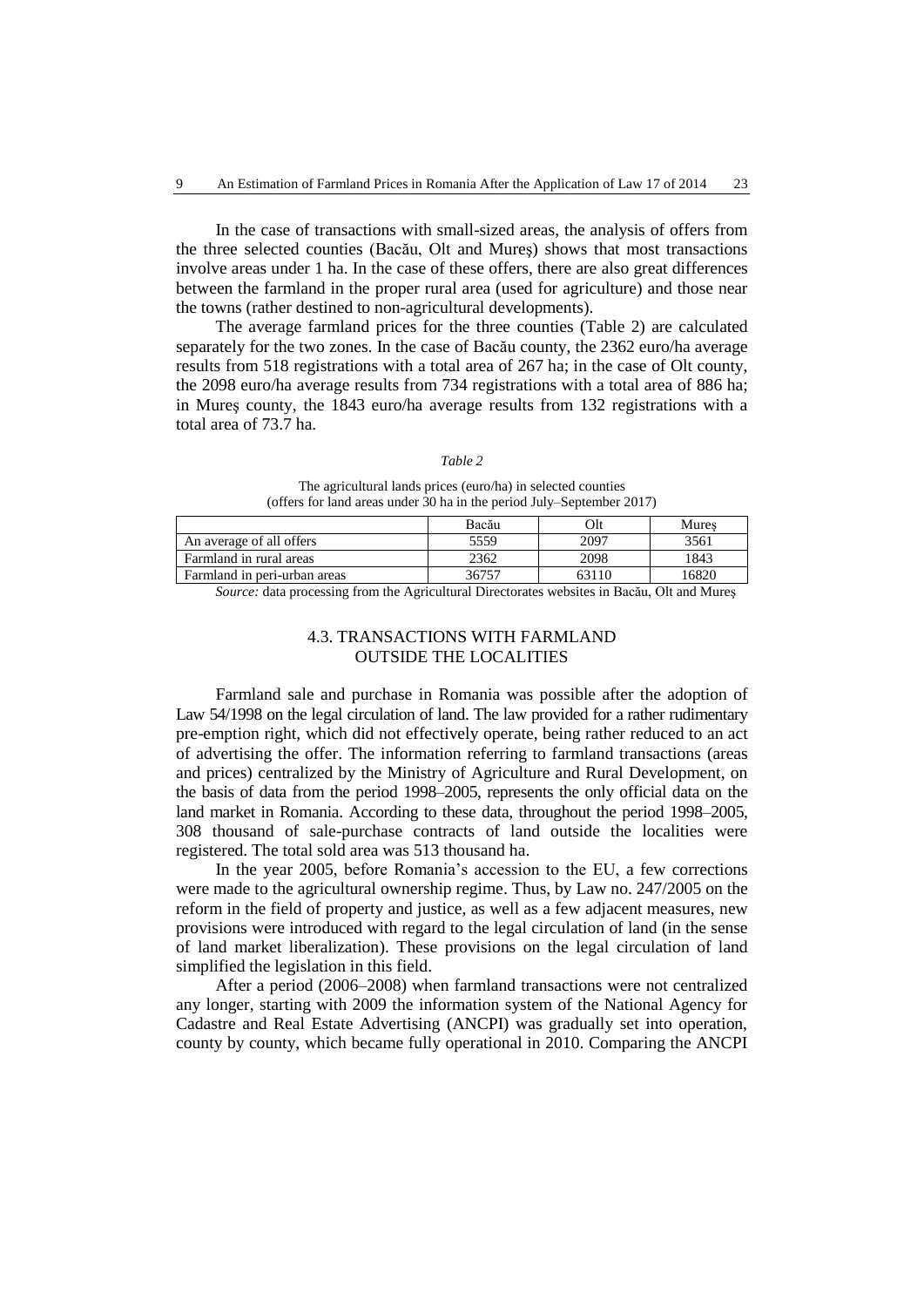data after 2009 to those centralized by MARD until 2005, we can see that the land market has been much more active after the accession: while in the year 2005, the number of total (sale-purchase) transactions was around 33 thousand, with an area of around 64 thousand ha, in the year 2009 the number of transactions was about 118 thousand, with a total area of about 206 thousand ha. The total transacted farmland area exceeded 200 thousand ha in the period 2009–2013.

There are great differences between the counties with very active farmland markets and the counties with less active markets. Beyond certain local circumstances that boosted land transactions (like the Italians' interest in farmland in Banat area), it is obvious that land transactions are concentrated in areas suitable for industrial agriculture (that also have top quality soils).

Thus, in the year 2013, the transactions made in eight counties exceeded 10 thousand ha. Although subsequently the transaction rate steadily decreased in most counties, in the year 2016 two counties had more than 10 thousand transacted hectares (Timiş and Constanţa).

At the opposite pole, there were eight counties that did not cumulate transacted areas of one thousand hectares in the year 2013. Although in some of them transactions have fast developed since 2014, the ceiling of 2 thousand ha was exceeded only in one case (Gorj county) and in a single year.

To sum up, the evolution of land transactions after Romania's accession to the EU (Figure 5) puts into evidence an intensification of farmland sale-purchase in the period 2011–2014, followed by a relative diminution in the years 2015–2016.



*Source:* processing of data supplied by ANCPI

Figure 5. The volume of transactions with land outside the localities at national level.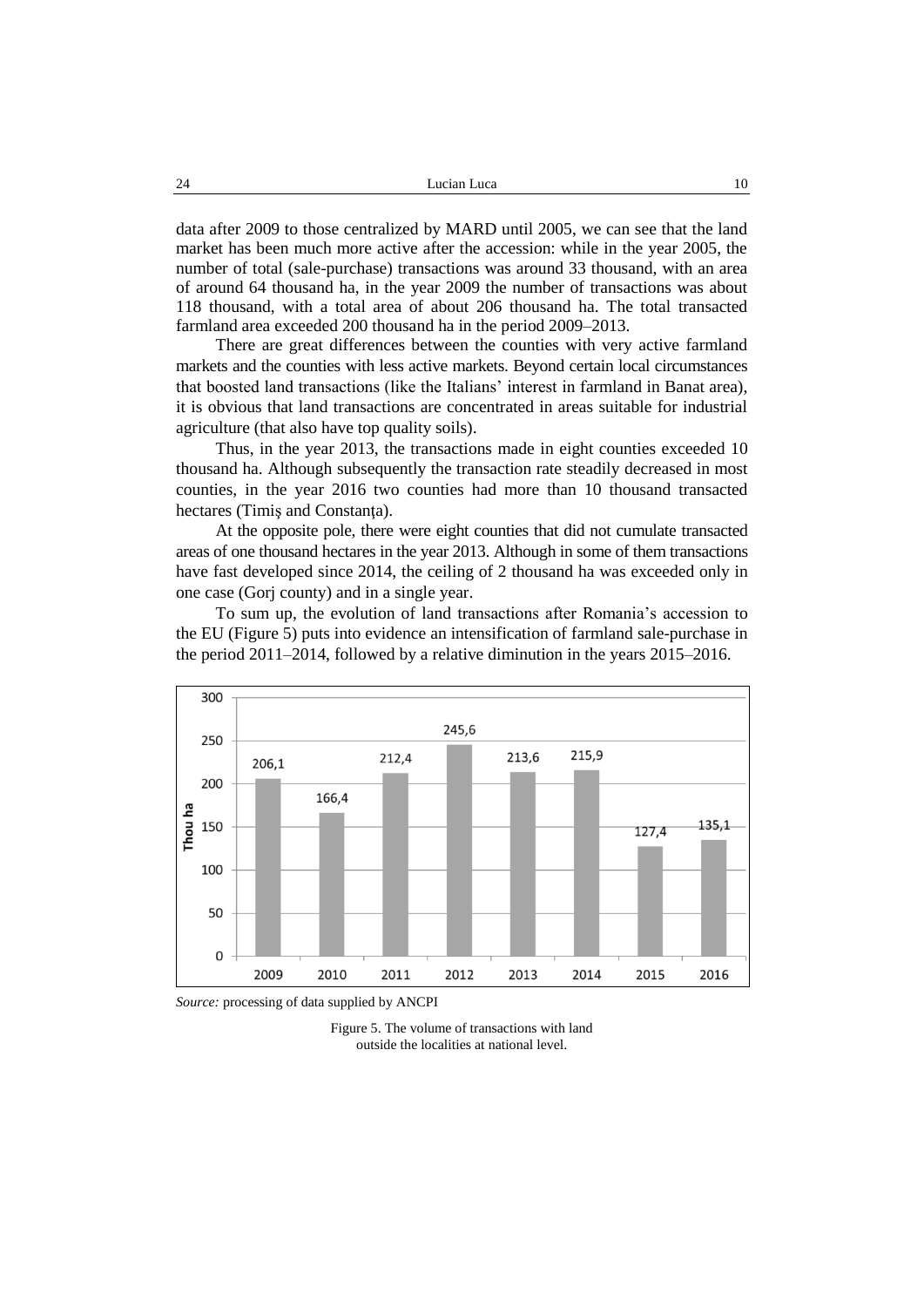## 4.4. EUROPEAN AND NATIONAL DEBATES ON THE LAND MARKET

A debate on farmland utilization in the countries in the transitional period highlighted that the great differences between the values of farmland in the EU member states are due to agriculture restructuring in the last years, yet the problems noticed in the EU New Member States are mainly the result of differences in approaching the land reforms (Swinnen, Van Herck and Vranken, 2013).

In many countries, land purchase by foreign investors was severely restricted through the transitional regulations that were enforced in the New Member States, as derogation from the EU legislation on the internal market (Steriu and Otiman, 2013). Nevertheless, there were no restrictions on land use (through leasing) by the foreign investors. The percentage of leased land greatly varies and reflects the farm structures from the different countries (in Slovakia and the Czech Republic this represents more than 90%, while in Poland about 30%). The restrictions on farmland transactions have had a negative influence upon development, the laws on land ownership having an impact upon efficiency.

In reference to the direct foreign investments, it was considered (Swinnen, Van Herck and Vranken, 2013) that these would have mainly positive consequences for the countries receiving them, due to the capital flow and technology, and thus a complete liberalization of land markets in the EU New Member States was recommended.

The official research on Foreign Direct Investments (FDI), annually conducted by NIS in collaboration with by the National Bank of Romania, shows that the FDI balance in "agriculture, forestry and fisheries" on December 31, 2008 was 707 million euro, representing 1.4% of total FDI in Romania's economy. By the year 2014, this balance already doubled (Figure 6), to reach 1836 million euro in late 2016, which represented 2.6% of total FDI in Romania.

According to APIA records for the years 2014 and 2015, a consolidation of farms owned by foreign farmers in Romania took place, both for natural persons and legal entities. In the case of natural persons, the 197 farmers registered in 2014 farmed 883 ha, while in 2015 a smaller number of foreign farmers (160) came to operate 2562 ha. In the case of legal entities, the evolution is spectacular: from 8407 ha farmed by 750 farms with a foreign manager in 2014, to 390,559 ha farmed by 703 farms in 2015.

In Romania, one of the main concerns referring to the agricultural land market continues to be land purchase by foreigners (Ciutacu *et al.*, 2017). Even *Law 17/2014* was the result of a project initiated by MARD with the goal to limit the possibility of farmland purchase by foreigners. Although, in the end, a balanced Law was issued from the Parliament, the main novelty introduced by this, as suggested by certain studies (Luca, Cionga and Giurca, 2012), i.e. the possibility for the Agency of State Domains (ADS) to use the pre-emption right to purchase land put for sale, was not implemented.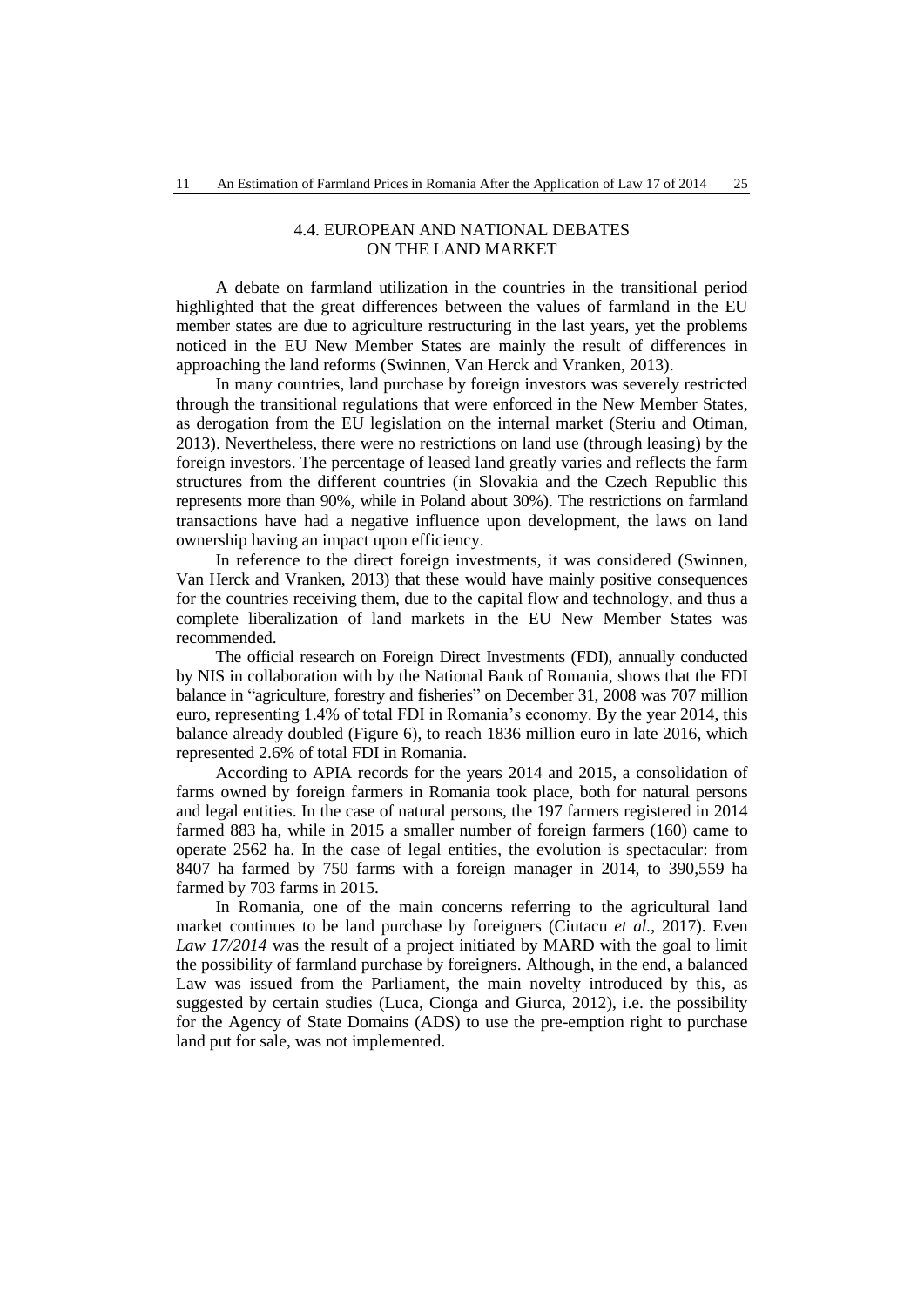

*Source:* processing of NBR data

Figure 6. Foreign direct investments in Romania's agriculture.

Proposals have been periodically made instead to modify the legislation, in the sense of deviation from the European norms in this field. One of the latest initiatives is materialized in the project for the modification of *Law 17/2014*, prepared by the Commission for Agriculture of the Chamber of Deputies. This foresees a minimum modification in relation to the pre-emption order (lessor, ADS, neighbours), and the introduction of certain conditions for the buyer: in the case of natural persons, to have their residence in the area of the administrative territorial unit where the land is located and five years of previous farming activity; in the case of legal entities, to have the social headquarters in the area of the administrative territorial unit and 75% of incomes from farming. As regards land utilization, the condition is to use it only for farming purpose, while the re-sale possibility is permitted only after 15 years from the date when it has been bought. It is obvious that these conditions do not comply with the Good European Practices.

After more official debates at the level of the European Parliament, on the basis of some studies inclusively (Transnational Institute, 2015), the position of the European institutions in the matter of agricultural land was systemized in the *Commission Interpretative Communication on the Acquisition of Farmland and European Union Law* (European Commission, 2017). In this document, certain case law findings are described, that could provide member states guidance on the modalities to regulate the agricultural land markets, while complying with two essential principles, i.e. non-discrimination and proportionality. The 10 intervention elements analysed are the following: a) Prior authorization, b) Pre-emption rights, c) Price control, d) Direct farming obligation, e) Vocational training in agriculture, f) Residence requirements, g) Interdiction to sell, h) Ceilings imposed in administrative terms, i) Privileges granted to local acquirers, j) Condition for reciprocity. From the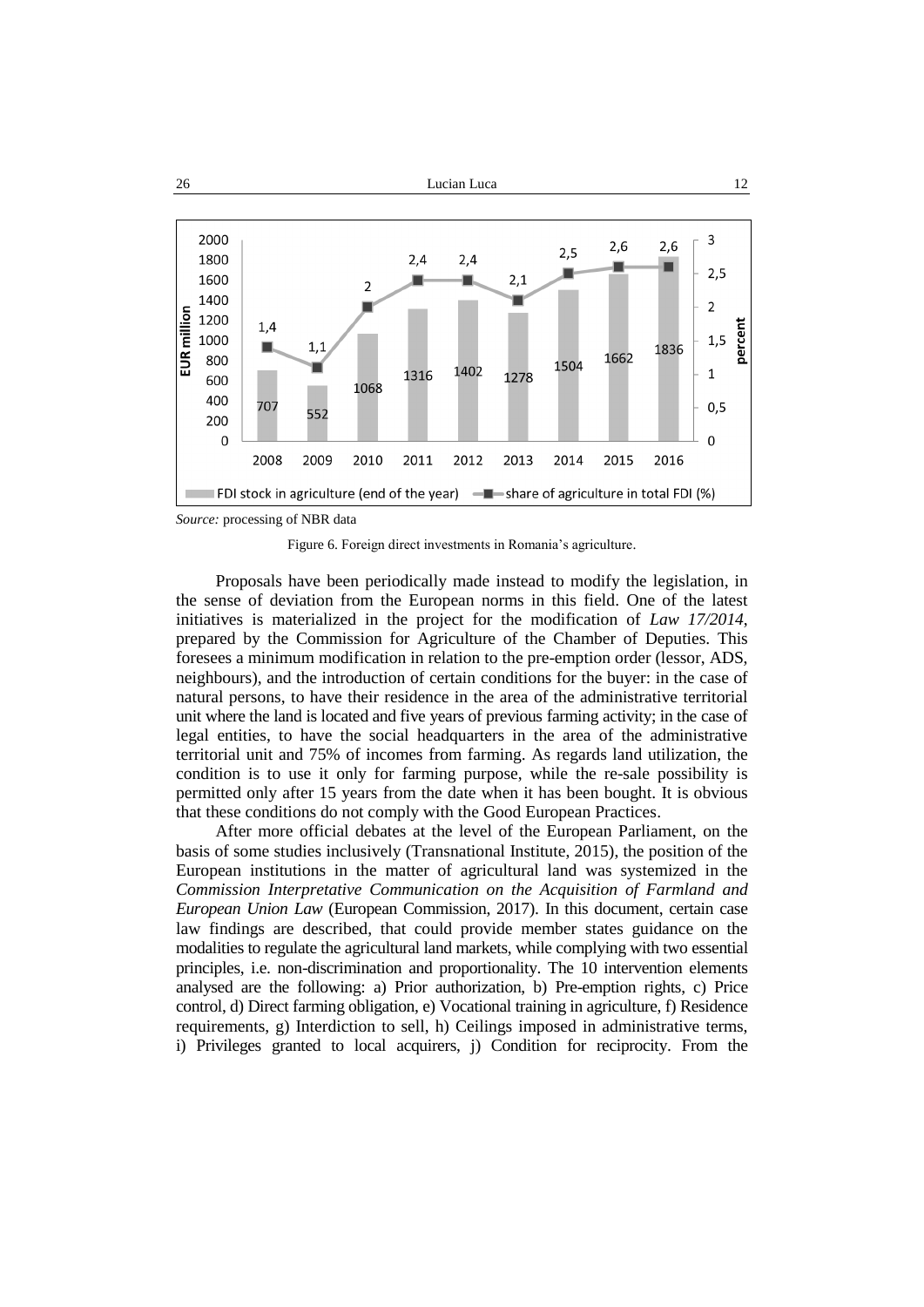perspective of this comprehensive document, the project proposed by the Commission for Agriculture of the Chamber of Deputies from Romania is not acceptable.

However, there are certain improvements that can be made to the present law, and one of these is the application of the legal transfer procedure for all transactions (including the transfer of shares of firms owning land, and also in the case of forced execution of the debts for which farmland was pledged).

From the perspective of land market research, the creation and publication of the database with land transactions outside the localities is mostly important, as foreseen by Order 719 of 2014 (MARD), stipulating that the territorial structures establish, organize and manage the database of farmland circulation at county level, and the central structure organizes this database at national level, in accordance with the information at central and territorial level. The implementation of this measure would be a first step in setting the land market analysis on objective bases.

## **5. CONCLUSIONS**

The land policy should be correlated with the policy orienting the farm structure. If the structure orientation policy has a goal established (for instance, ensuring the equilibrium between small and large-sized farms), the operationalization of a land settlement agency may prove useful, which should correct the effects of the simple operation of the land market.

For an efficient intervention on the land market, it is necessary that the land settlement agency is granted pre-emption right when buying farmland put for sale by its owners. By using the pre-emption right, the agency could contribute to farmers setting up or maintaining, to increase farm size, to keep a balance between different types of farms and to discourage land speculations.

The analysis of the legislation and of data collected from official sources and from special surveys and case studies reveals a better operation of the land market in the post-accession period, as against the pre-accession period; this is due to the continuous liberalization of the legislation on the legal circulation of land, and also to the strong economic growth context in the period 2004–2008, which also generated certain speculative actions. After the economic crisis and the emergence of the new legislation in 2014, the land market preserved its functional character.

By comparison with the effectively registered average prices until 2005 (that had reached about 900 euro/ha), after accession farmland prices have significantly increased, and in 2015 many large transactions (over 30 ha) were made at prices over 4000 euro/ha.

In the latest years, worries have existed in the Romanian society in relation to the land grabbing phenomenon, amplified by the mass media, as the prices of land transactions are much lower than the European prices, thus making the farmland very attractive for foreign capital.